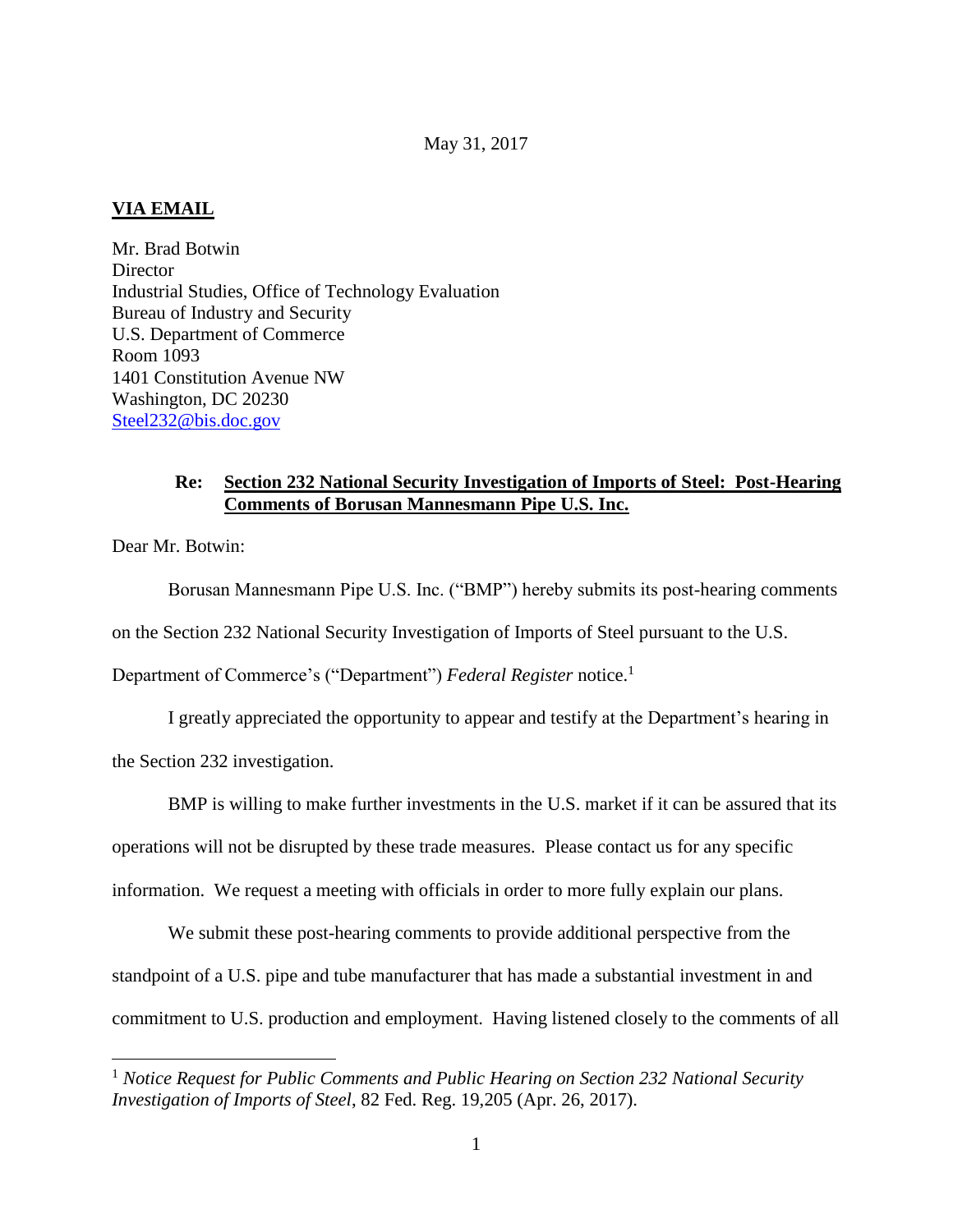of the witnesses who participated in the hearing, as well as to the comments and questions form Secretary Ross and the other distinguished members of the hearing panel, I would like to provide the following additional comments for the Department's consideration.

### **1. Section 232 is an extraordinary remedy and should be used only to address genuine national security concerns.**

The U.S. government has conducted investigations under Section 232 sparingly over the years. Even a broad definition of national security to include maintenance and development of critical domestic infrastructure, energy independence, and an industrial manufacturing base, still requires the Department not to lose sight of the limited objectives of Section 232.

#### **2. Section 232 should not be a substitute for Trade Remedy Cases.**

As the Department is well aware, the Department's Enforcement and Compliance bureau has unique expertise in investigating and evaluating claims of unfair pricing and government subsidization, and is well-equipped to impose remedial duties to fully offset dumping and/or subsidization where they exist without unduly burdening legitimate fair trade.

#### **3. The Department has confirmed that Borusan is a fair trader.**

Our parent company, Borusan Mannesmann ("Borusan"), is the largest pipe and tube manufacturer in Turkey. In 2014, while our Baytown mill was still under construction, Borusan was accused of "dumping" oil country tubular goods ("OCTG") produced by Borusan in Turkey in the U.S. market at below fair value, and of receiving government subsidies. Turkey was one of many countries included in that dumping case. However, after an exhaustive investigation of Borusan's pricing and production costs that included two weeks of on-site verification, the Department's Enforcement and Compliance bureau found that contrary to the claims of some domestic OCTG producers, Borusan was not dumping and that all of Borusan's imported OCTG was sold at fair value. The case was terminated against Borusan. *Certain Oil Country Tubular*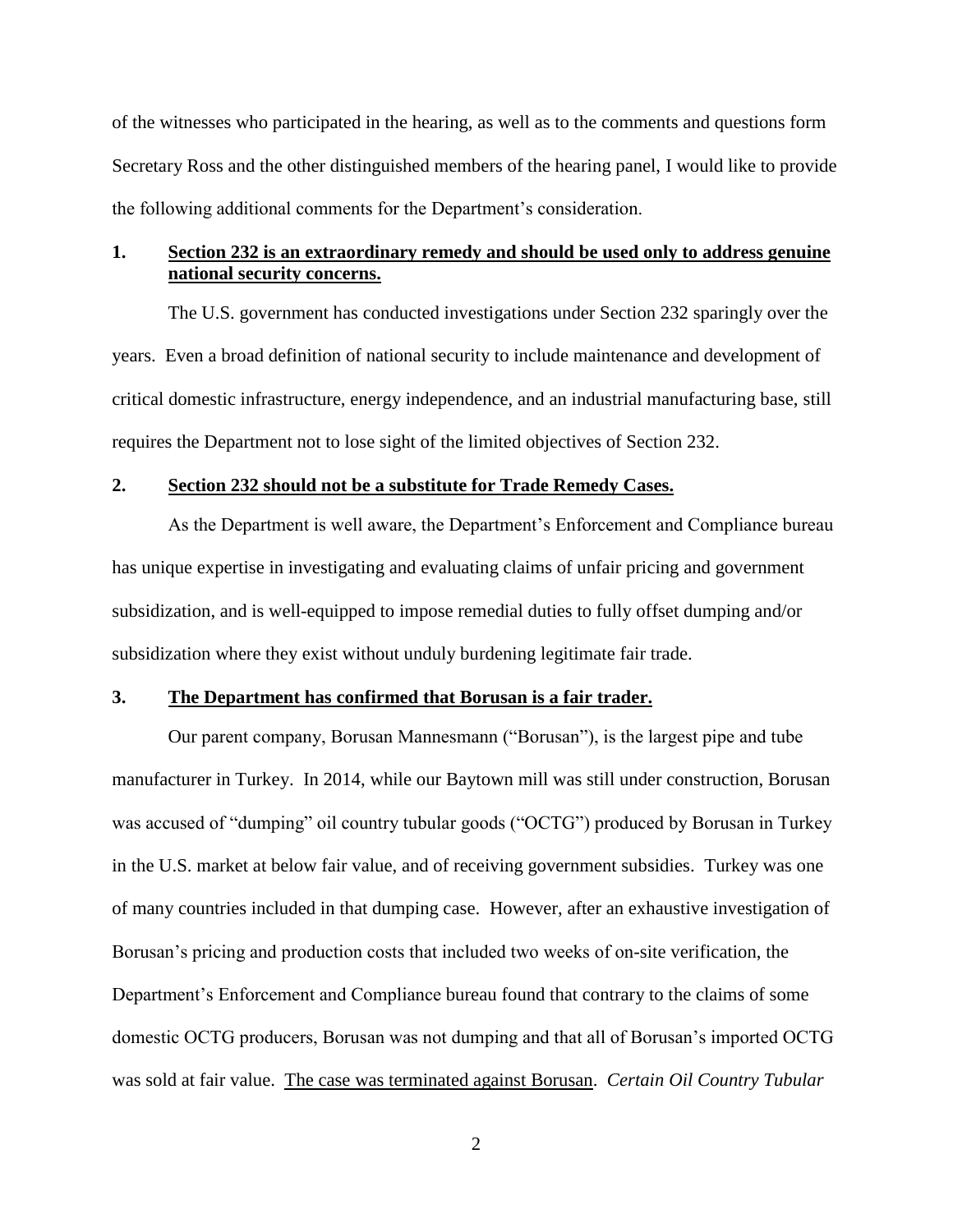*Goods from the Republic of Turkey*, 79 Fed. Reg. 41,971 (Jul. 18, 2014). This result was affirmed by the U.S. Court of International Trade. *Maverick Tube Corp. v. United States*, 107 F. Supp. 3d 1318 (Ct. Int'l Trade 2015).<sup>2</sup> That case illustrates why it is important for the Department to resist the attempts by some parties to convert this Section 232 investigation into a forum for addressing generalized allegations of "unfair" trade. Borusan was exonerated by the Department of the accusation of dumping OCTG and it would not be appropriate to use this Section 232 investigation as a means to circumvent the outcome of that investigation.

# **4. Any remedy implemented as a result of this investigation should be carefully targeted.**

If the Department determines that national defense requirements justify the imposition of new measures on imported steel products, the Department should use its discretion to fashion a remedy that protects domestic producers such as BMP and that does not unfairly target fair traders such as Borusan. In his opening remarks, Secretary Ross alluded to the fact that the Department will need to consider exclusions from the remedy for particular products or countries, and specifically noted the need to consider "more innovative approach[es]" to any trade relief. We agree. Specifically, in fashioning relief from imports in the pipe and tube sector, the Department should be guided by the following principles:

 $\overline{a}$ 

<sup>&</sup>lt;sup>2</sup> Similarly, while the Department initially determined that Borusan received significant subsidies for OCTG production, following litigation at the Court of International Trade, the Department amended its determination to find a subsidy of only 2.39 percent. *Oil Country Tubular Goods from Turkey*, 81 Fed. Reg. 12,691 (Mar. 10, 2016).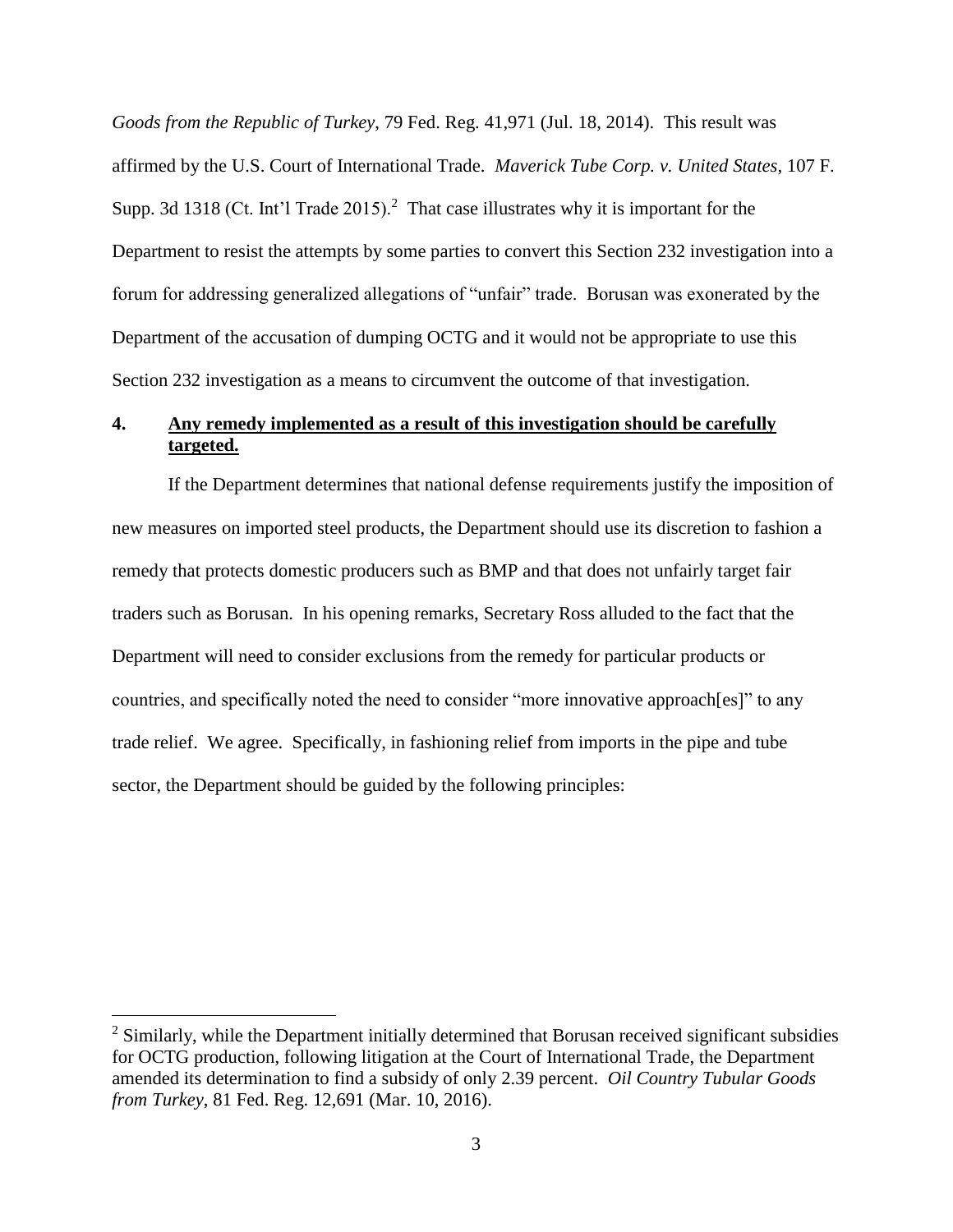- **Domestic Production And Jobs Must Not Be Adversely Impacted.** As I explained in my hearing testimony, we have has invested more than \$300 million in our Baytown pipe mill, which opened in 2014. I believe this is one of the largest investments by any Turkish company in U.S. production. Our mill employs 180 workers. However, BMP's mill cannot produce every size of pipe needed by our customers. We can produce 4 1/2 inch to 10 3/4 inch OCTG, line pipe, and standard pipe. For products outside those size ranges, BMP must import those products from our parent company to remain competitive. If BMP loses access to those imports, our U.S. investment and the jobs of our workers are threatened. Any remedy that hurts U.S. investment and jobs would be counterproductive and must be rejected.
- **The Track Record Of The Affected Suppliers Must Be Considered.** As discussed above, BMP and its parent company Borusan have demonstrated a commitment to U.S. production and to fair trade. BMP has invested hundreds of millions of dollars in U.S. manufacturing and, as discussed below, is prepared to invest many millions more. Borusan has been found by the Department to be a fair trader in OCTG. Any remedy imposed in this investigation must take these facts into account; BMP should not be treated the same way as some offshore suppliers who have not demonstrated a commitment to U.S. production and fair trade.
- **Any Relief Must Be Proportional And Realistic.** At the hearing, some witnesses argued in favor of imposing quotas on pipe and tube imports based on historical import levels in 2010 and 2011. While such a proposal might make sense for some pipe products like OCTG, it makes no sense for products like Large Diameter Line Pipe where import levels are entirely determined by the projects underway and the related product requirements. Moreover, in 2010 and 2011, U.S. steel demand was struggling to recover from the Great Recession and therefore, is not representative of U.S. import requirements.
- **U.S Pipe Line Operators Have Confirmed That There Is An Insufficient Supply Of Certain Large Diameter Line Pipe In The U.S. Market. <sup>3</sup>** For example, in their joint comments the American Gas Association, American Petroleum Institute, Association of Oil Pipe Lines, GPA Midstream Association, and Interstate Natural Gas Association of America noted:

*Current domestic capacity to produce certain materials and equipment used to construct, operate, and maintain energy pipelines is limited. For example, one commonly used line pipe material is grade X70 steel, which is not currently produced in any* 

 $\overline{a}$ 

<sup>&</sup>lt;sup>3</sup> See, e.g., Letter to Mr. Earl Comstock from the Alaska Gasline Development Corp., re: "Construction of Pipelines Using Domestic Steel and Iron (Docket Number: 170309252-7252- 01)" (Apr. 19, 2017) at 4-5.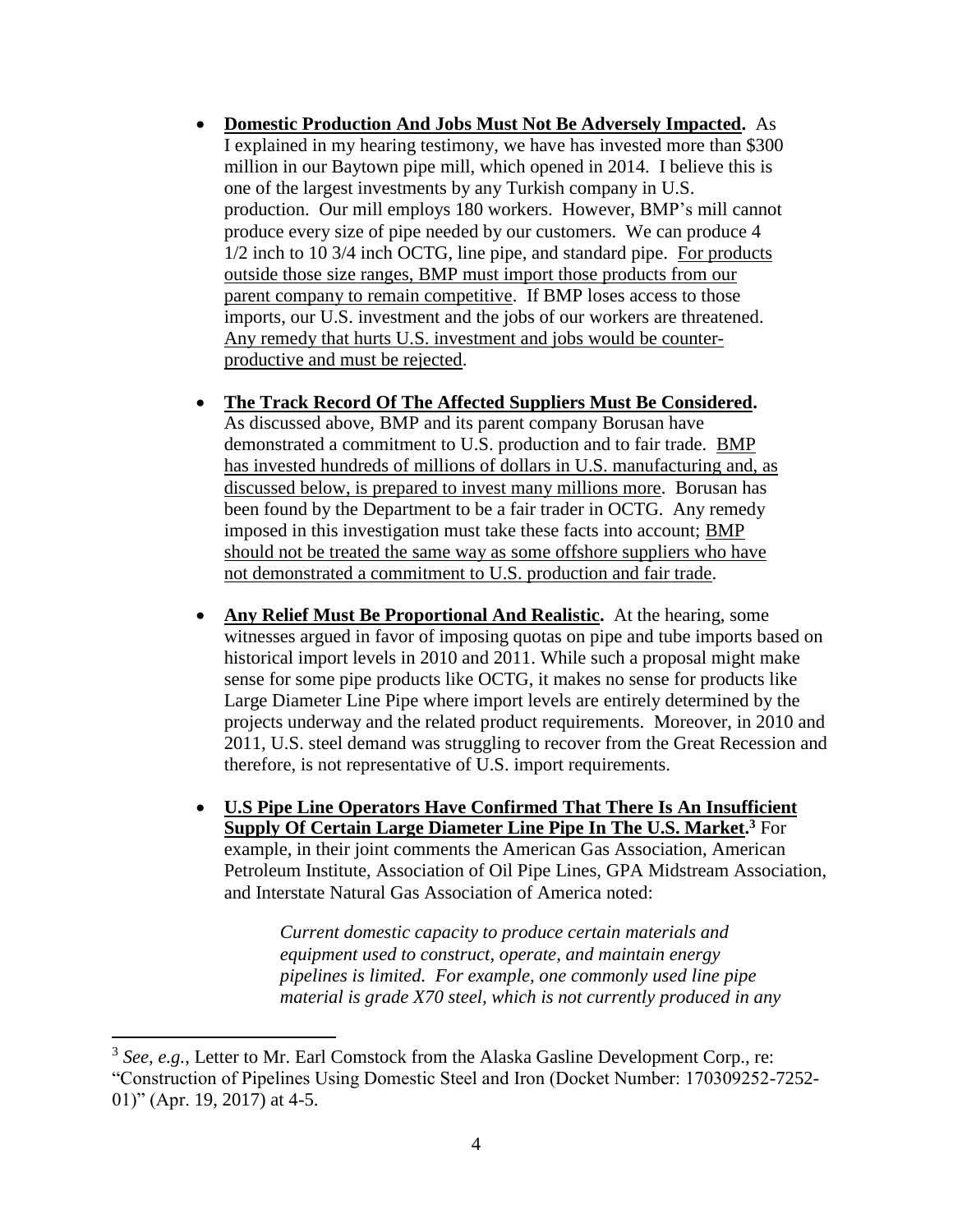*quantities above 0.750-inch thickness at U.S. steel mills; heavier thicknesses are necessary for certain pipelines. . . . In most cases, pipeline operators apply additional specifications that are even more rigorous, further reducing the number of accepted manufacturers.*

 **Relief Should Provide Incentives To Increase U.S. Domestic Production And Investment.** It is my understanding that the Department has wide discretion in the remedies it can offer, and it should exercise that discretion by developing innovative solutions that reward domestic investment and production.

For the reasons I have outlined, BMP requires annual imports of approximately 150,000 tons of large diameter line pipe, 60,000 tons of standard pipe, and 100,000 tons of OCTG casing and tubing. Our mill also requires the importation of steel couplings and/or steel coupling stock to allow us to finish pipe into OCTG. Some of this coupling stock could be purchased domestically; however, those potential suppliers are also direct competitors in finished OCTG, so we require the ability to import these materials. At full capacity in Baytown, we would need 17,000 tons of this material annually. Borusan and BMP have long considered additional investment in the Baytown facility, such as installing additional finishing equipment for heat treatment and threading and coupling. We have also considered adding additional production lines.

All of these investment options would increase employment and provide additional job security for our existing workforce. If Borusan could be certain that its production would be protected including its imports, Borusan would commit to investments of a very significant nature.

Before any remedy is adopted for pipe and tube, we would urge the Department to consult directly with BMP to assure the availability of limited, secure supplies of needed imports and to receive a commitment to invest further in U.S. production and employment. Such a

5